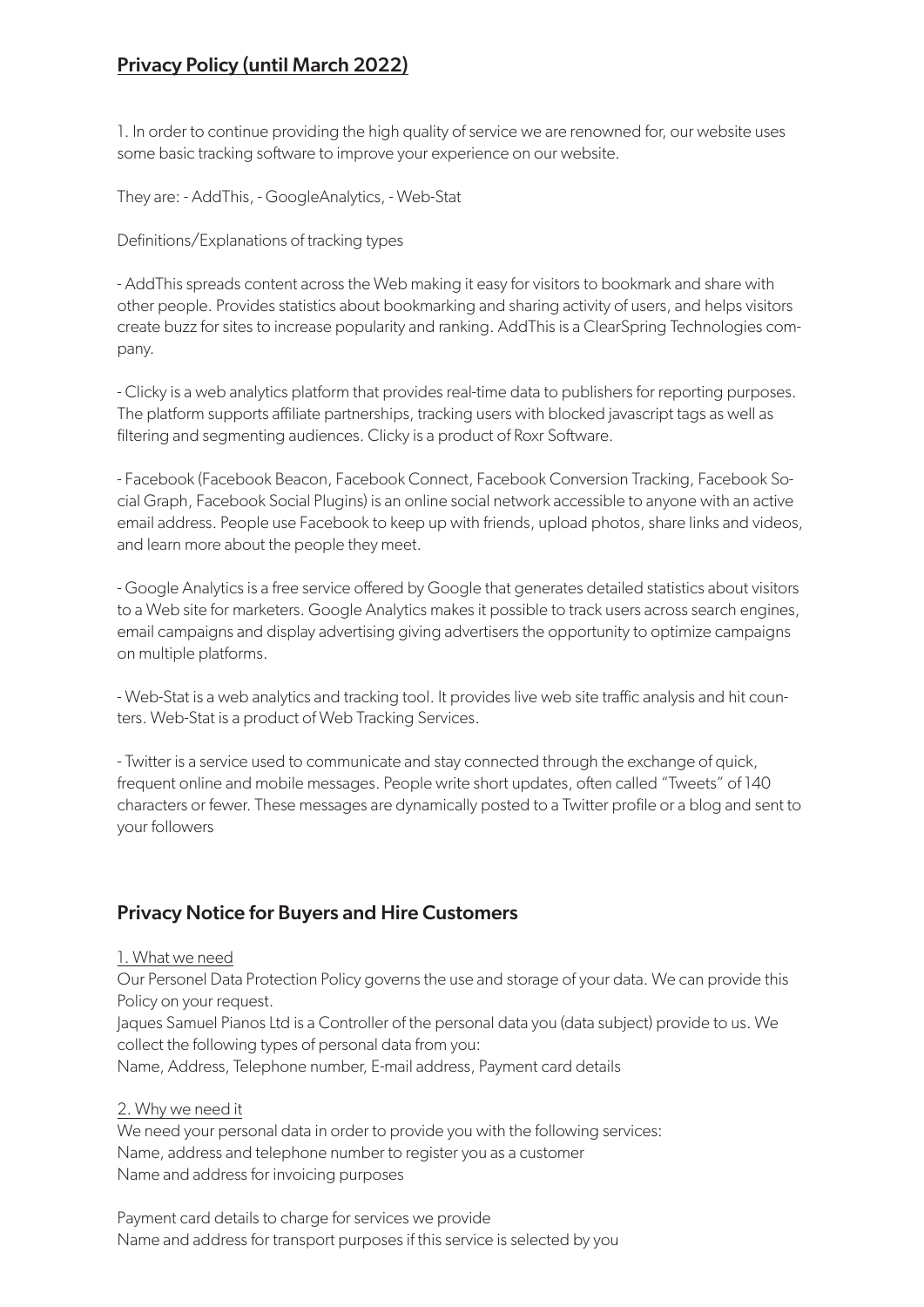### Address and e-mail address for marketing purposes

### 3. What we do with it

Your personal data is processed by Jaques Samuel Pianos Ltd in United Kingdom. We will share your data with a transportation company and piano technician only if such services are provided.

## 4. How long we keep it

Our Data Retention Policy governs the retention periods of personal data. We will keep Sale Documents indefinitely for archive purposes. Any personal data held by us for marketing purposes will be kept until such time that you notify us that you no longer wish to receive this information. We can provide on your request our Data Retention Policy for more information on our retention schedule.

#### 5. Your rights

Under General Data Protection Regulation (GDPR) you have the following rights: to information, to access, to rectification, to be forgotten, to restriction of processing, to notification, to data portability, to object and to appropriate decision making.

Should you believe that any personal data we hold on you is incorrect or incomplete, you have the ability to request to see this information, rectify it or have it deleted. Please contact us in order to be provided with Data Subject Access Request Form.

In the event that you wish to complain about how we have handled your personal data, please contact Terence Lewis at GDPR@jspianos.com or in writing at Jaques Samuel Pianos Ltd, 142 Edgware Road, London W2 2DZ. Our Director will then look into your complaint and work with you to resolve the matter.

If you still feel that your personal data ha not been handled appropriately according to the law. You can contact Information Commissioner's Office and file a complaint with them.

## Privacy Notice for Practice Room Customers

## 1. What we need

Our Personel Data Protection Policy governs the use and stoage of your data. We can provide this Policy on your request.

Jaques Samuel Pianos Ltd is a Controller of the personal data you (data subject) provide to us. We collect the following types of personal data from you:

Name, Telephone number, E-mail address, Payment card details

2. Why we need it

We need your personal data in order to provide you with the following services: Name and telephone number to register you as a customer Payment card details to charge for practice room hire E-mail address for marketing purposes

## 3. What we do with it

Your personal data is processed by Jaques Samuel Pianos Ltd in United Kingdom. We will not share your data with any other company unless required by law.

## 4. How long we keep it

Our Data Retention Policy governs the retention periods of personal data. We will keep your data except e-mail address for one year after your last contact with us. After this period your personal